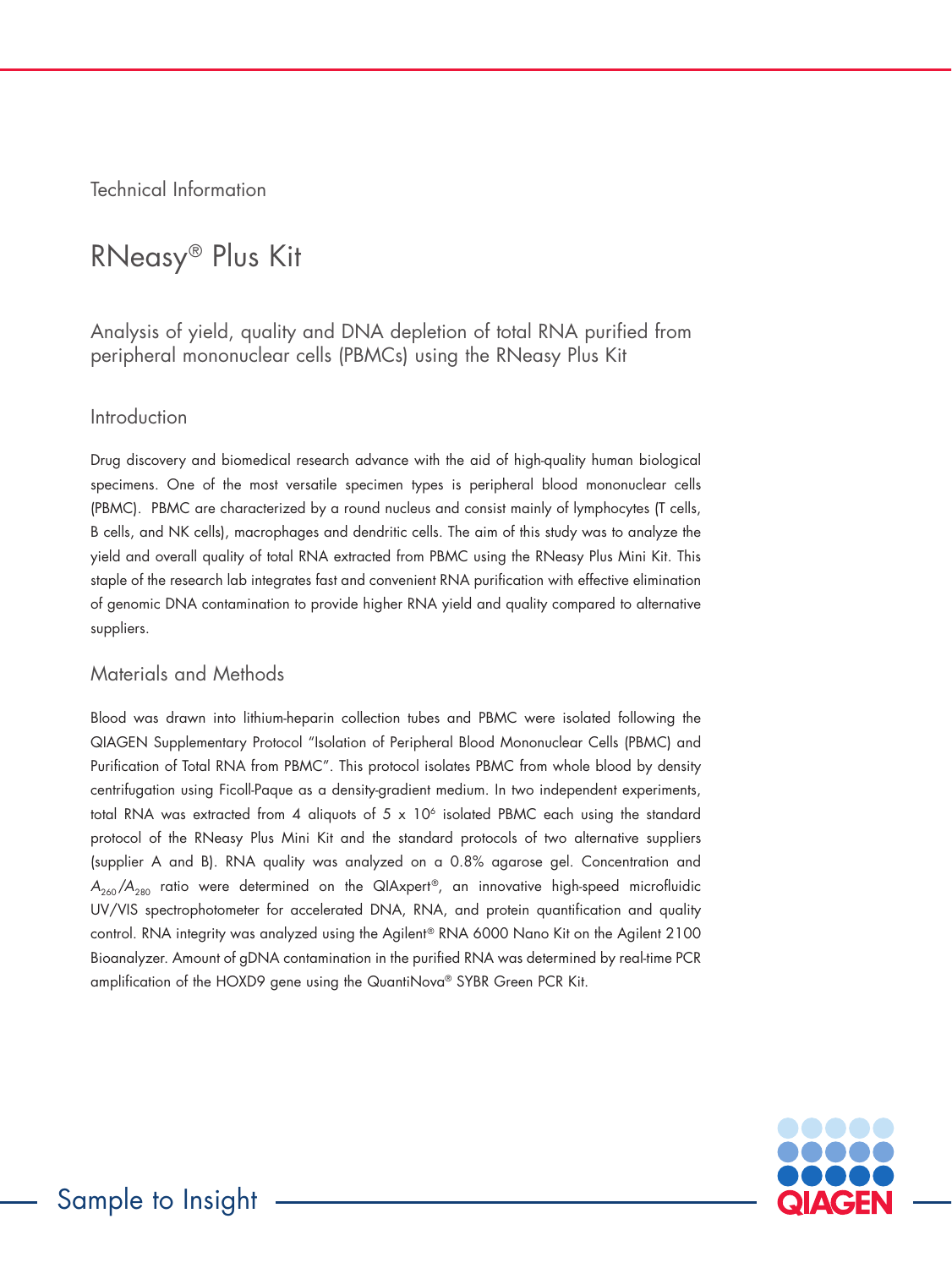





Figure 1. Consistently high yields and efficient gDNA removal with the RNeasy Plus Mini Kit. A Mean yield of RNA purified from 5 x 106 PBMC using the RNeasy Plus Mini Kit and solutions from two alternative suppliers. Yields were determined using the QIAxpert and exhibited decreased variability for the RNeasy Plus Mini Kit compared to Suppliers A and B. B A real -time PCR assay for HOXD9 was performed on the extracted RNA to determine the amount of residual gDNA. Contamination was significantly lower in the RNA purified with the RNeasy Plus Mini Kit.

# Results B

#### Consistent RNA yields and effective gDNA removal 1.4

The RNeasy Plus Mini Kit and the tested solutions from alternative 1 suppliers use gDNA removing columns for rapid and effective elimination of gDNA contamination. Smart analysis protocols installed on the QIAxpert enable specific quantification of analytes of interest and 0.4 determined an average RNA yield from  $5 \times 10^6$  PBMC of 1.65  $\mu$ g for the RNeasy Plus Mini Kit, 1.44 µg for supplier A, and 1.29 µg for Supplier B 0 (Figure 1A). The RNeasy Plus Mini Kit provided the most consistent RNA yields (lower variance). Real-time PCR amplification of the HOXD9 gene revealed significantly lower gDNA contamination in RNA purified with the RNeasy Plus Mini Kit compared to solutions from Suppliers A and B (Figure 1B). easy Plus Mini Kit, T.44 µg for supplier A, (

> Compared to the tested solutions from alternative suppliers, the RNeasy Plus Mini Kit provides the most reliable RNA purification from this demanding sample type. Isolates from PBMC had higher and more consistent yields of total RNA and elimination of gDNA contamination (Figure 1B) was approximately10-fold better.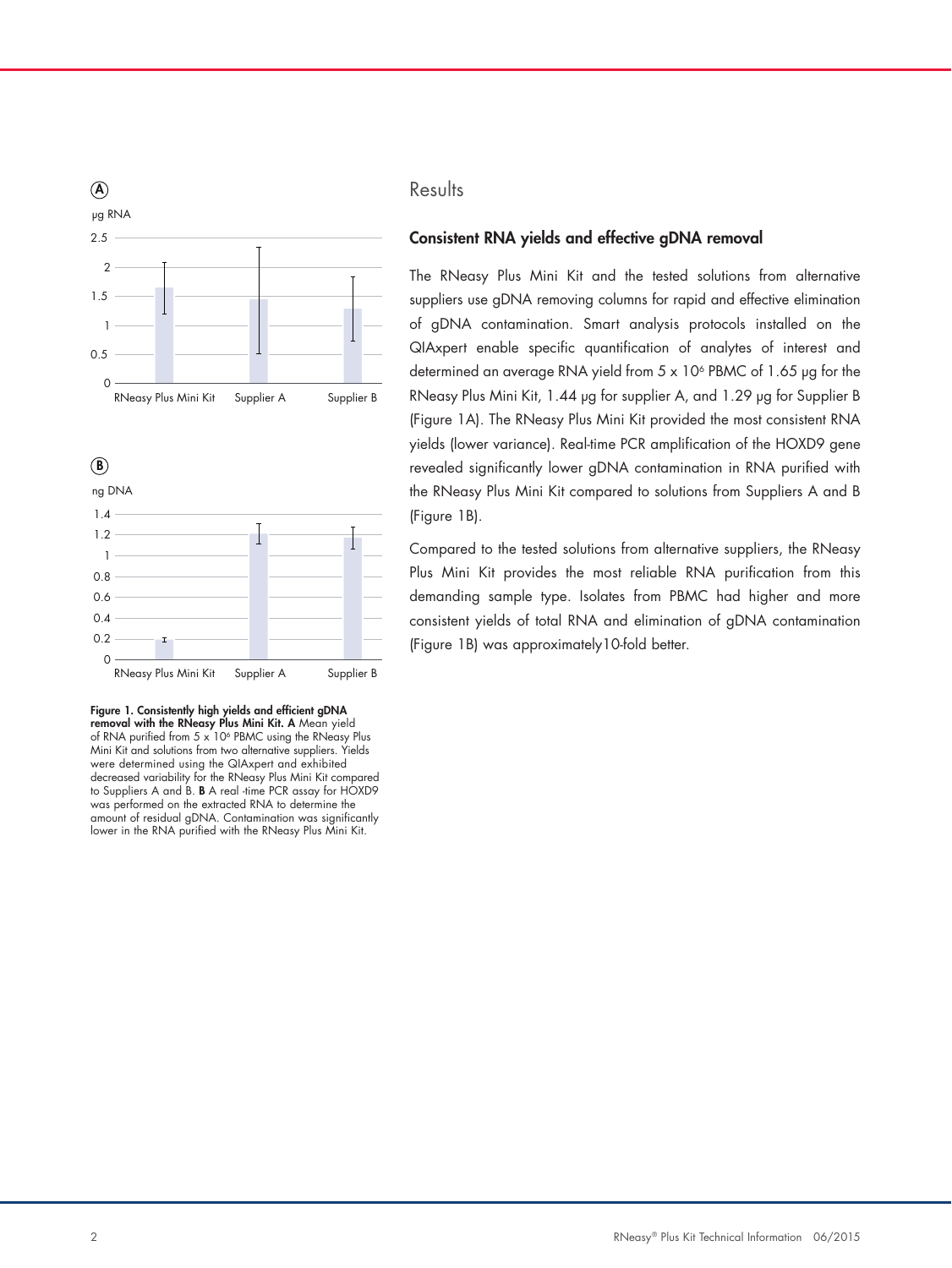#### Reproducible purification of high-quality RNA

RNA integrity and quality results are shown in Figure 2. Both agarose gel analysis and scrutiny with the Agilent Bioanalyzer show high-quality RNA in all eluates. Electropherograms and gel images exhibit sharp peaks and bands for 18S and 28S ribosomal RNA (Figure 2). The RNA integrity number (RIN) values for samples prepared with the RNeasy Plus Mini Kit averaged 9.6, slightly higher compared to values obtained with the solutions from Supplier A and B (Table 1). However, the standard deviation of samples prepared with the RNeasy Plus Mini Kit was substantially lower than the alternative solutions, indicating that RNA integrity was consistently higher in these samples compared to the more variable results of the other two kits.

#### Table 1. Quality assessment of total RNA purified from 5x10<sup>6</sup> PBMC using the indicated kits

| <b>Quality criteria (average)</b> | <b>RNeasy Plus Mini Kit</b> | Supplier A | Supplier B |
|-----------------------------------|-----------------------------|------------|------------|
| Concentration (ng/ml)             | 33.18                       | 28.88      | 25.75      |
| Standard deviation                | 8 75                        | 18.28      | 10 9.5     |
| $A_{240}/A_{280}$                 | 2.1                         | 2.01       | 2 1 7      |
| Standard deviation                | 0.04                        | 0.09       | 0.12       |
| RNA Integrity Number (RIN)        | 9.6                         | 93         | 92         |
| Standard deviation                | 0.16                        | 0.43       | 0.66       |

# Conclusion

Isolation of PBMC is a laborious and challenging lab procedure, making it imperative to maximize insights obtained from this specimen type. The RNeasy Plus Mini Kit provides easy and efficient purification of total RNA from PBMC with:

- Consistently high yields
- Reproducibly high quality
- Effective gDNA removal